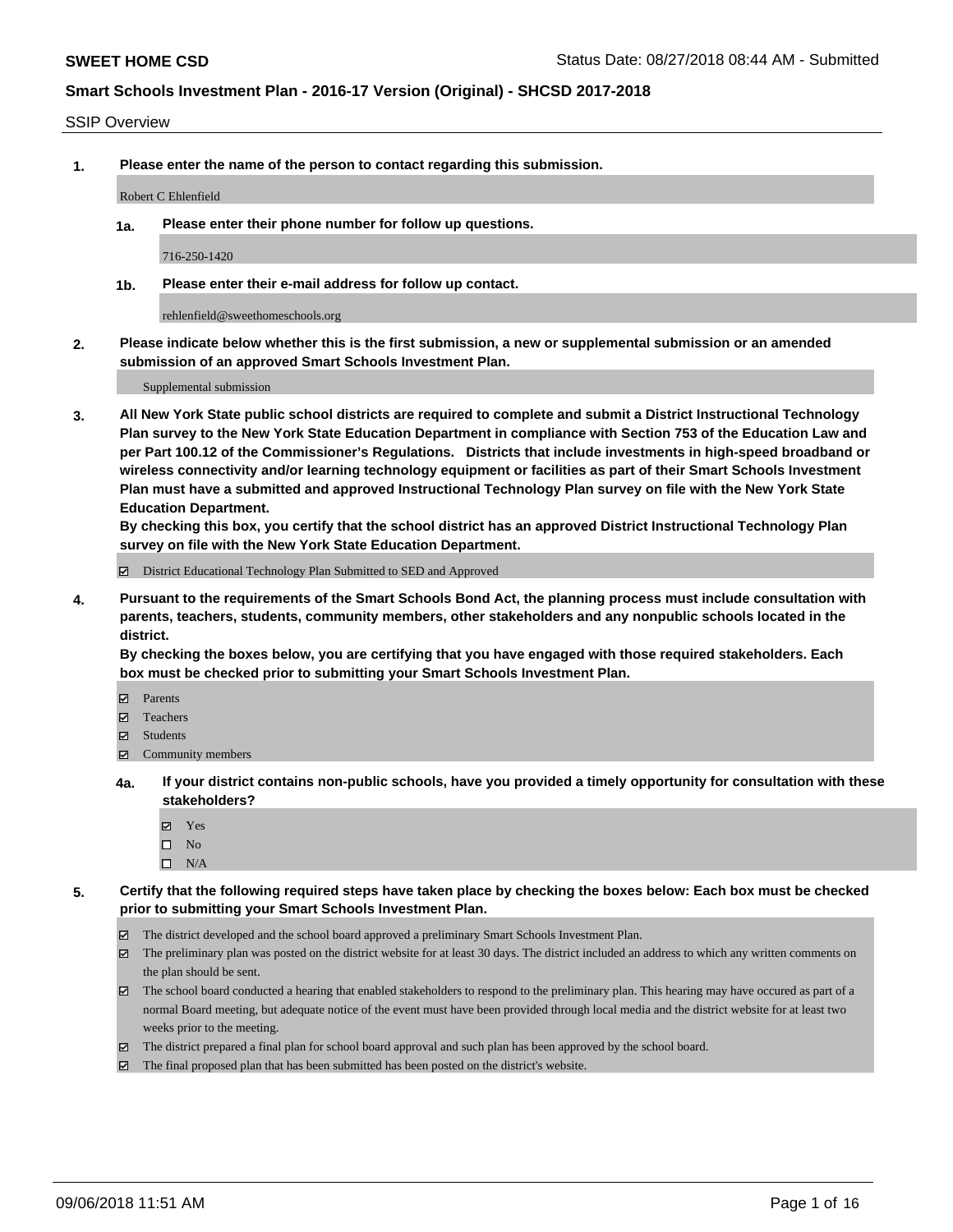SSIP Overview

**5a. Please upload the proposed Smart Schools Investment Plan (SSIP) that was posted on the district's website, along with any supporting materials. Note that this should be different than your recently submitted Educational Technology Survey. The Final SSIP, as approved by the School Board, should also be posted on the website and remain there during the course of the projects contained therein.**

Sweet Home CSD Smart Schools Investment Plan 2017-2018.pdf

**5b. Enter the webpage address where the final Smart Schools Investment Plan is posted. The Plan should remain posted for the life of the included projects.**

http://sweethomeschools.org/files/user/3/file/Sweet\_Home\_CSD\_Smart\_Schools\_Investment\_Plan\_2017\_2018(1).pdf

**6. Please enter an estimate of the total number of students and staff that will benefit from this Smart Schools Investment Plan based on the cumulative projects submitted to date.**

3,463

**7. An LEA/School District may partner with one or more other LEA/School Districts to form a consortium to pool Smart Schools Bond Act funds for a project that meets all other Smart School Bond Act requirements. Each school district participating in the consortium will need to file an approved Smart Schools Investment Plan for the project and submit a signed Memorandum of Understanding that sets forth the details of the consortium including the roles of each respective district.**

 $\Box$  The district plans to participate in a consortium to partner with other school district(s) to implement a Smart Schools project.

## **8. Please enter the name and 6-digit SED Code for each LEA/School District participating in the Consortium.**

| <b>Partner LEA/District</b> | <b>ISED BEDS Code</b> |
|-----------------------------|-----------------------|
| (No Response)               | (No Response)         |

### **9. Please upload a signed Memorandum of Understanding with all of the participating Consortium partners.**

(No Response)

**10. Your district's Smart Schools Bond Act Allocation is:**

\$1,891,997

**11. Enter the budget sub-allocations by category that you are submitting for approval at this time. If you are not budgeting SSBA funds for a category, please enter 0 (zero.) If the value entered is \$0, you will not be required to complete that survey question.**

|                                       | Sub-<br>Allocations |
|---------------------------------------|---------------------|
| School Connectivity                   | l 0                 |
| Connectivity Projects for Communities | $\overline{0}$      |
| <b>Classroom Technology</b>           | 131,750             |
| Pre-Kindergarten Classrooms           | $\overline{0}$      |
| Replace Transportable Classrooms      | $\Omega$            |
| High-Tech Security Features           | 167,992             |
| Totals:                               | 299,742             |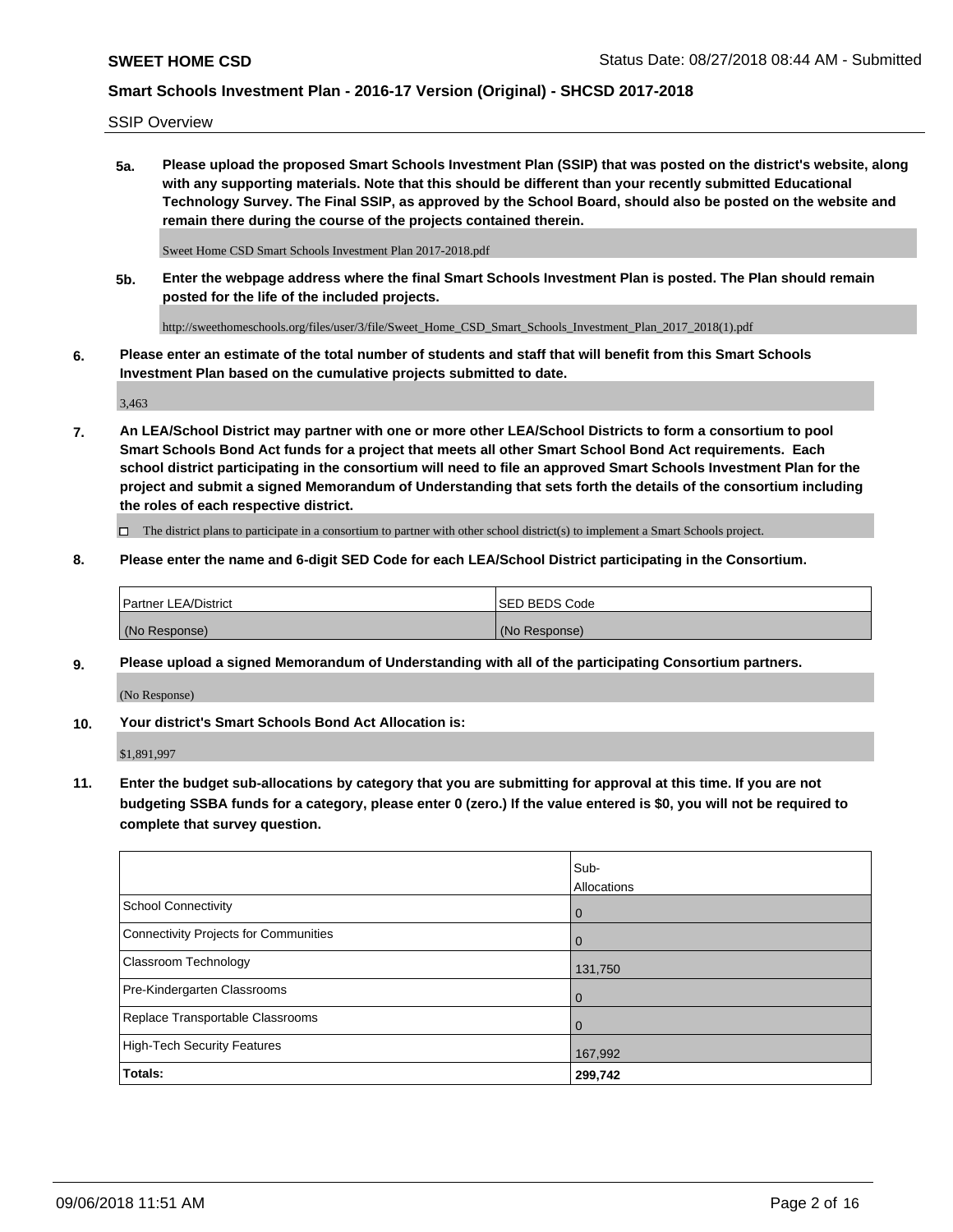School Connectivity

- **1. In order for students and faculty to receive the maximum benefit from the technology made available under the Smart Schools Bond Act, their school buildings must possess sufficient connectivity infrastructure to ensure that devices can be used during the school day. Smart Schools Investment Plans must demonstrate that:**
	- **• sufficient infrastructure that meets the Federal Communications Commission's 100 Mbps per 1,000 students standard currently exists in the buildings where new devices will be deployed, or**
	- **• is a planned use of a portion of Smart Schools Bond Act funds, or**
	- **• is under development through another funding source.**

**Smart Schools Bond Act funds used for technology infrastructure or classroom technology investments must increase the number of school buildings that meet or exceed the minimum speed standard of 100 Mbps per 1,000 students and staff within 12 months. This standard may be met on either a contracted 24/7 firm service or a "burstable" capability. If the standard is met under the burstable criteria, it must be:**

**1. Specifically codified in a service contract with a provider, and**

**2. Guaranteed to be available to all students and devices as needed, particularly during periods of high demand, such as computer-based testing (CBT) periods.**

**Please describe how your district already meets or is planning to meet this standard within 12 months of plan submission.**

(No Response)

**1a. If a district believes that it will be impossible to meet this standard within 12 months, it may apply for a waiver of this requirement, as described on the Smart Schools website. The waiver must be filed and approved by SED prior to submitting this survey.**

 $\Box$  By checking this box, you are certifying that the school district has an approved waiver of this requirement on file with the New York State Education Department.

### **2. Connectivity Speed Calculator (Required)**

|                         | l Number of<br>Students | Multiply by<br>100 Kbps | Divide by 1000 Current Speed<br>to Convert to<br>Required<br>l Speed in Mb | lin Mb           | Expected<br>Speed to be<br>Attained Within   Required<br>12 Months | <b>Expected Date</b><br>When<br>Speed Will be<br>Met |
|-------------------------|-------------------------|-------------------------|----------------------------------------------------------------------------|------------------|--------------------------------------------------------------------|------------------------------------------------------|
| <b>Calculated Speed</b> | (No<br>Response)        | (No Response)           | (No<br>Response)                                                           | (No<br>Response) | (No<br>Response)                                                   | (No<br>Response)                                     |

**3. Describe how you intend to use Smart Schools Bond Act funds for high-speed broadband and/or wireless connectivity projects in school buildings.**

(No Response)

**4. Describe the linkage between the district's District Instructional Technology Plan and the proposed projects. (There should be a link between your response to this question and your response to Question 1 in Part E. Curriculum and Instruction "What are the district's plans to use digital connectivity and technology to improve teaching and learning?)**

(No Response)

**5. If the district wishes to have students and staff access the Internet from wireless devices within the school building, or in close proximity to it, it must first ensure that it has a robust Wi-Fi network in place that has sufficient bandwidth to meet user demand.**

**Please describe how you have quantified this demand and how you plan to meet this demand.**

(No Response)

**6. As indicated on Page 5 of the guidance, the Office of Facilities Planning will have to conduct a preliminary review**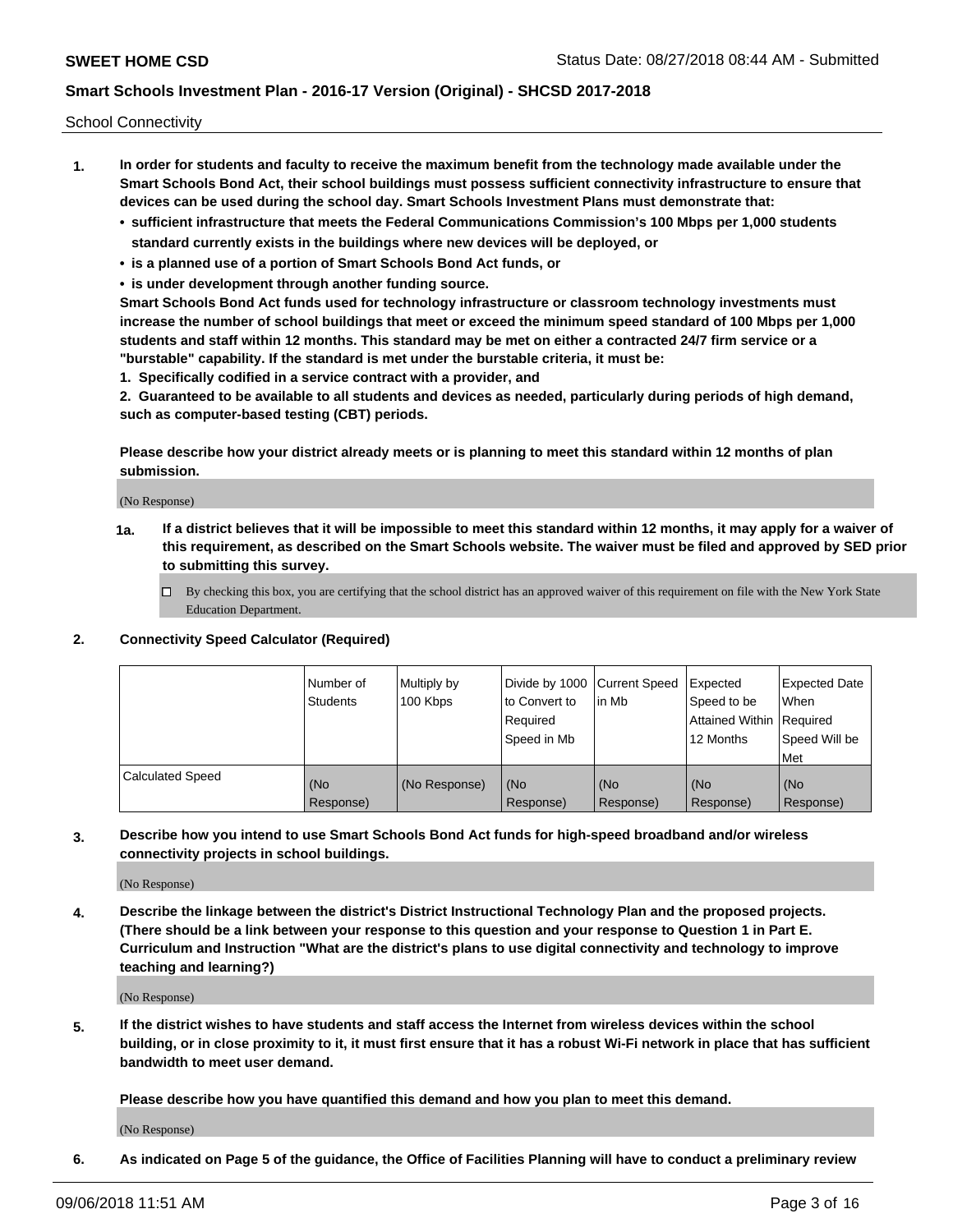School Connectivity

**of all capital projects, including connectivity projects.**

**Please indicate on a separate row each project number given to you by the Office of Facilities Planning.**

| Project Number |  |
|----------------|--|
|                |  |
|                |  |
|                |  |
| (No Response)  |  |
|                |  |

**7. Certain high-tech security and connectivity infrastructure projects may be eligible for an expedited review process as determined by the Office of Facilities Planning.**

**Was your project deemed eligible for streamlined review?**

No

**8. Include the name and license number of the architect or engineer of record.**

| Name          | License Number |
|---------------|----------------|
| (No Response) | (No Response)  |

**9. If you are submitting an allocation for School Connectivity complete this table. Note that the calculated Total at the bottom of the table must equal the Total allocation for this category that you entered in the SSIP Overview overall budget.** 

|                                            | Sub-              |
|--------------------------------------------|-------------------|
|                                            | <b>Allocation</b> |
| Network/Access Costs                       | (No Response)     |
| <b>Outside Plant Costs</b>                 | (No Response)     |
| School Internal Connections and Components | (No Response)     |
| <b>Professional Services</b>               | (No Response)     |
| Testing                                    | (No Response)     |
| <b>Other Upfront Costs</b>                 | (No Response)     |
| <b>Other Costs</b>                         | (No Response)     |
| Totals:                                    | 0                 |

**10. Please detail the type, quantity, per unit cost and total cost of the eligible items under each sub-category. This is especially important for any expenditures listed under the "Other" category. All expenditures must be eligible for tax-exempt financing to be reimbursed through the SSBA. Sufficient detail must be provided so that we can verify this is the case. If you have any questions, please contact us directly through smartschools@nysed.gov. NOTE: Wireless Access Points should be included in this category, not under Classroom Educational Technology, except those that will be loaned/purchased for nonpublic schools.**

| Select the allowable expenditure | Item to be purchased | Quantity      | <b>Cost per Item</b> | <b>Total Cost</b> |
|----------------------------------|----------------------|---------------|----------------------|-------------------|
| type.                            |                      |               |                      |                   |
| Repeat to add another item under |                      |               |                      |                   |
| each type.                       |                      |               |                      |                   |
| (No Response)                    | (No Response)        | (No Response) | (No Response)        | (No Response)     |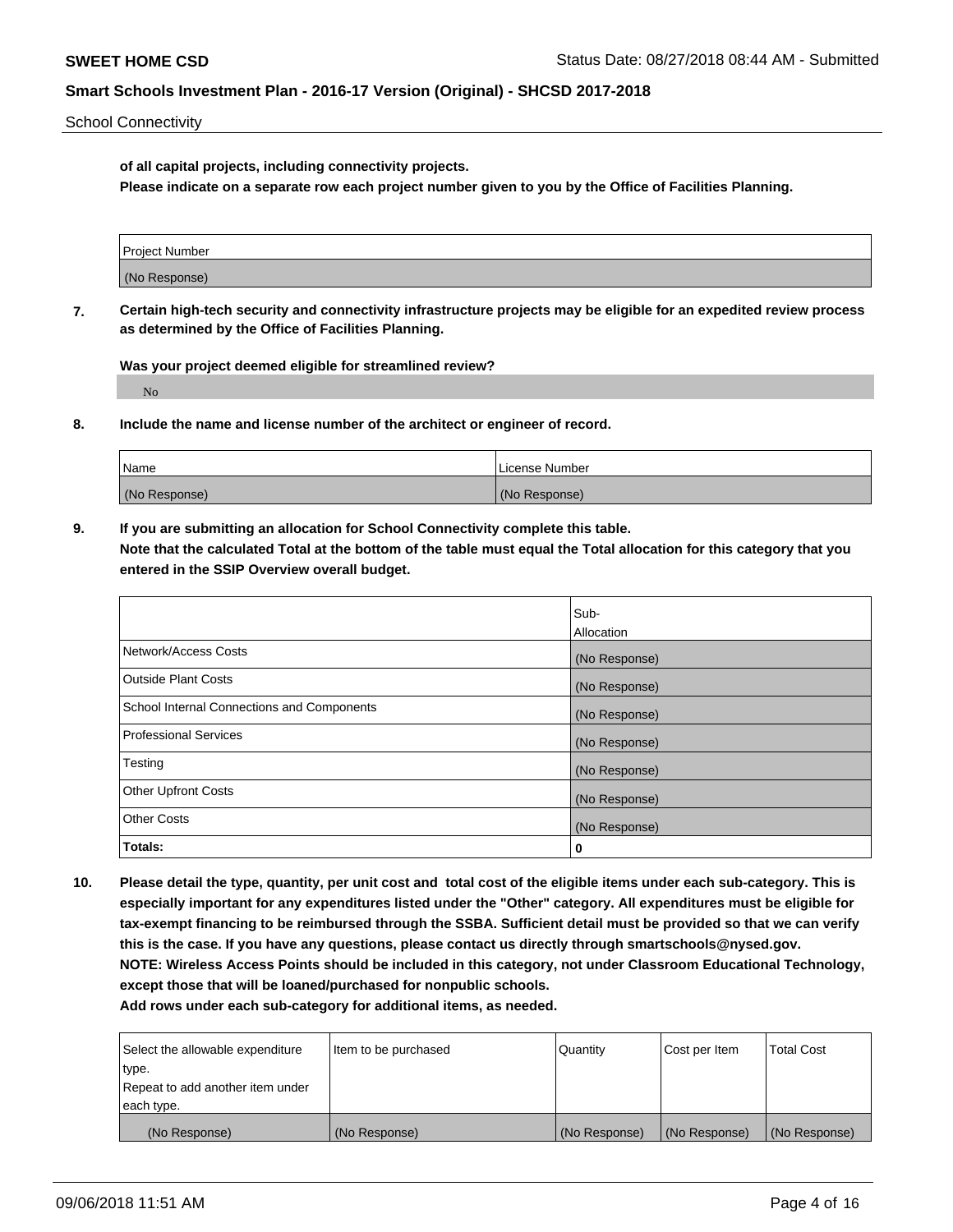Community Connectivity (Broadband and Wireless)

**1. Describe how you intend to use Smart Schools Bond Act funds for high-speed broadband and/or wireless connectivity projects in the community.**

(No Response)

**2. Please describe how the proposed project(s) will promote student achievement and increase student and/or staff access to the Internet in a manner that enhances student learning and/or instruction outside of the school day and/or school building.**

(No Response)

**3. Community connectivity projects must comply with all the necessary local building codes and regulations (building and related permits are not required prior to plan submission).**

 $\Box$  I certify that we will comply with all the necessary local building codes and regulations.

**4. Please describe the physical location of the proposed investment.**

(No Response)

**5. Please provide the initial list of partners participating in the Community Connectivity Broadband Project, along with their Federal Tax Identification (Employer Identification) number.**

| <b>Project Partners</b> | Federal ID#   |
|-------------------------|---------------|
| (No Response)           | (No Response) |

**6. If you are submitting an allocation for Community Connectivity, complete this table.**

**Note that the calculated Total at the bottom of the table must equal the Total allocation for this category that you entered in the SSIP Overview overall budget.**

|                                    | Sub-Allocation |
|------------------------------------|----------------|
| Network/Access Costs               | (No Response)  |
| <b>Outside Plant Costs</b>         | (No Response)  |
| <b>Tower Costs</b>                 | (No Response)  |
| <b>Customer Premises Equipment</b> | (No Response)  |
| <b>Professional Services</b>       | (No Response)  |
| Testing                            | (No Response)  |
| <b>Other Upfront Costs</b>         | (No Response)  |
| <b>Other Costs</b>                 | (No Response)  |
| Totals:                            | 0              |

**7. Please detail the type, quantity, per unit cost and total cost of the eligible items under each sub-category. This is especially important for any expenditures listed under the "Other" category. All expenditures must be capital-bond eligible to be reimbursed through the SSBA. If you have any questions, please contact us directly through smartschools@nysed.gov.**

| Select the allowable expenditure | Item to be purchased | Quantity      | Cost per Item | <b>Total Cost</b> |
|----------------------------------|----------------------|---------------|---------------|-------------------|
| type.                            |                      |               |               |                   |
| Repeat to add another item under |                      |               |               |                   |
| each type.                       |                      |               |               |                   |
| (No Response)                    | (No Response)        | (No Response) | (No Response) | (No Response)     |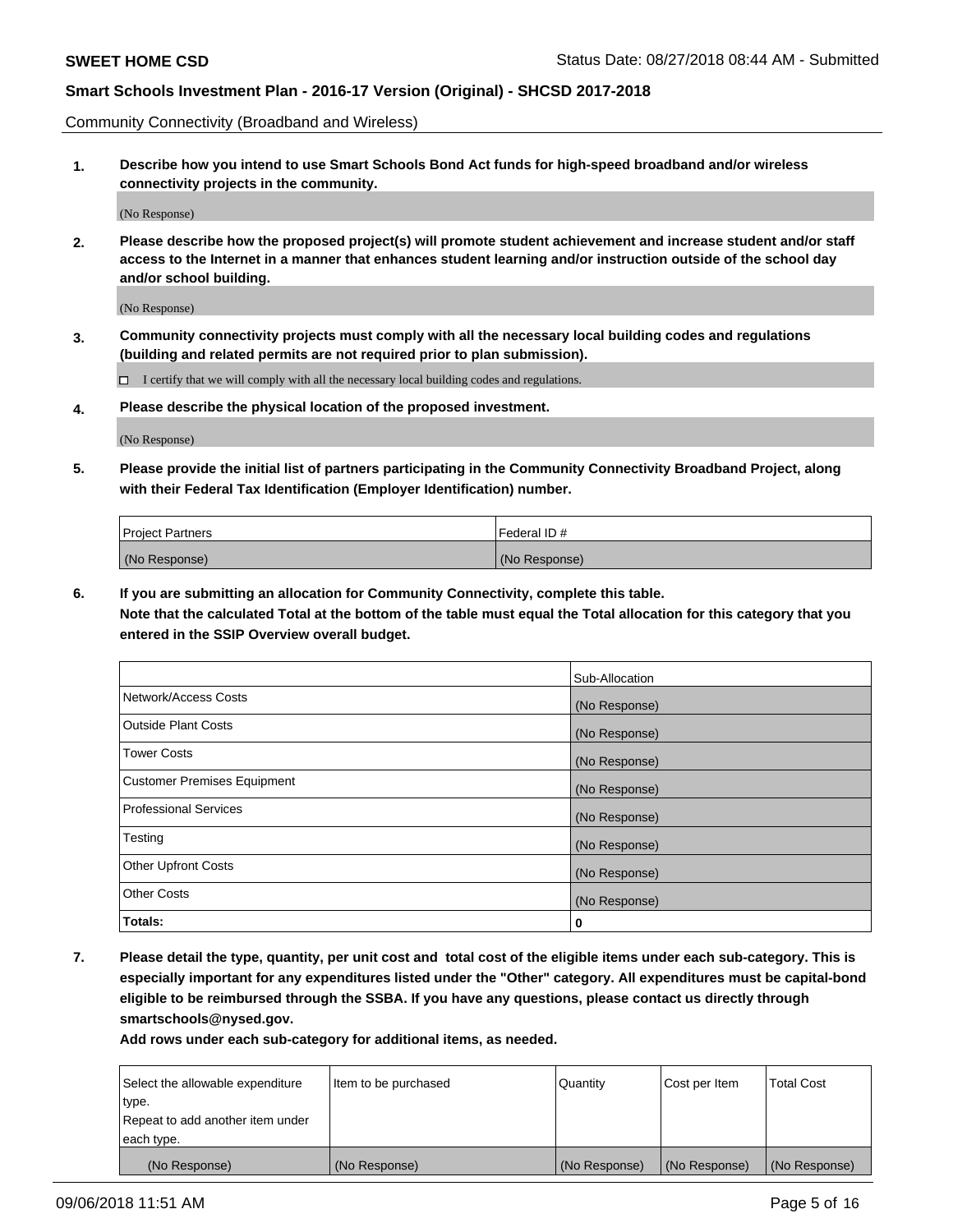### Classroom Learning Technology

**1. In order for students and faculty to receive the maximum benefit from the technology made available under the Smart Schools Bond Act, their school buildings must possess sufficient connectivity infrastructure to ensure that devices can be used during the school day. Smart Schools Investment Plans must demonstrate that sufficient infrastructure that meets the Federal Communications Commission's 100 Mbps per 1,000 students standard currently exists in the buildings where new devices will be deployed, or is a planned use of a portion of Smart Schools Bond Act funds, or is under development through another funding source. Smart Schools Bond Act funds used for technology infrastructure or classroom technology investments must increase the number of school buildings that meet or exceed the minimum speed standard of 100 Mbps per 1,000 students and staff within 12 months. This standard may be met on either a contracted 24/7 firm service or a**

- **"burstable" capability. If the standard is met under the burstable criteria, it must be: 1. Specifically codified in a service contract with a provider, and**
- **2. Guaranteed to be available to all students and devices as needed, particularly during periods of high demand, such as computer-based testing (CBT) periods.**

**Please describe how your district already meets or is planning to meet this standard within 12 months of plan submission.**

The district meets the required standard.

- **1a. If a district believes that it will be impossible to meet this standard within 12 months, it may apply for a waiver of this requirement, as described on the Smart Schools website. The waiver must be filed and approved by SED prior to submitting this survey.**
	- By checking this box, you are certifying that the school district has an approved waiver of this requirement on file with the New York State Education Department.

### **2. Connectivity Speed Calculator (Required)**

|                         | I Number of<br>Students | Multiply by<br>100 Kbps | to Convert to<br>Reauired<br>Speed in Mb | Divide by 1000 Current Speed Expected<br>lin Mb | Speed to be<br>Attained Within Required<br>12 Months | Expected Date<br>When<br>Speed Will be<br>Met |
|-------------------------|-------------------------|-------------------------|------------------------------------------|-------------------------------------------------|------------------------------------------------------|-----------------------------------------------|
| <b>Calculated Speed</b> | 3.463                   | 346,300                 | 346.3                                    | 1000                                            | 1000                                                 | Already<br>attained                           |

**3. If the district wishes to have students and staff access the Internet from wireless devices within the school building, or in close proximity to it, it must first ensure that it has a robust Wi-Fi network in place that has sufficient bandwidth to meet user demand.**

**Please describe how you have quantified this demand and how you plan to meet this demand.**

High-speed gigabit wireless access have been deployed to every classroom in every building. High population areas have multiple access points deployed. Each access point is connected at 1Gbps to local switch closets which are interconnected to each other and the central core at 10Gbps.

**4. All New York State public school districts are required to complete and submit an Instructional Technology Plan survey to the New York State Education Department in compliance with Section 753 of the Education Law and per Part 100.12 of the Commissioner's Regulations.**

**Districts that include educational technology purchases as part of their Smart Schools Investment Plan must have a submitted and approved Instructional Technology Plan survey on file with the New York State Education Department.**

By checking this box, you are certifying that the school district has an approved Instructional Technology Plan survey on file with the New York State Education Department.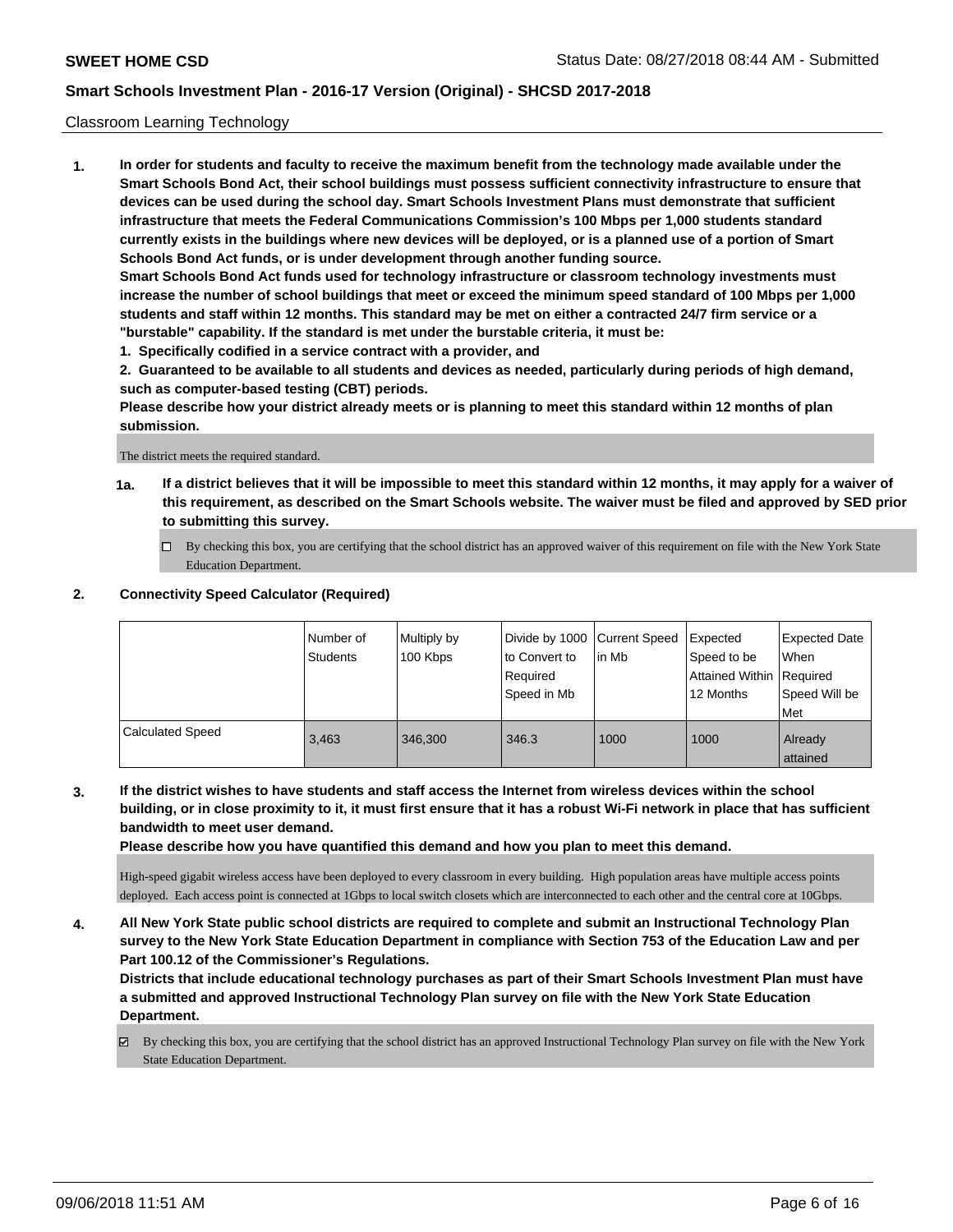### Classroom Learning Technology

**5. Describe the devices you intend to purchase and their compatibility with existing or planned platforms or systems. Specifically address the adequacy of each facility's electrical, HVAC and other infrastructure necessary to install and support the operation of the planned technology.**

Every classroom in every building utilizes projection to display digital content as the basis for the delivery of curriculum. (100) new LED "lampless" projectors will be purchased to replace older lamp-based units that are failing. The LED models have a longer service life and employ HDMI technology. (200) Apple TV units will be purchased and connected to new and existing projectors to allow "connectionless" display of information by teachers and students.

The district has adequate electrical supply to power the purchased devices. Sweet Home CSD already has projectors in place- these would be replacements.

(50) Apple iPads (5th Generation) will be procured and loaned to St. Christopher School, the non-public school in our district. St. Christophers' has a wireless environment capable of supporting use of the tablets.

- **6. Describe how the proposed technology purchases will:**
	- **> enhance differentiated instruction;**
	- **> expand student learning inside and outside the classroom;**
	- **> benefit students with disabilities and English language learners; and**
	- **> contribute to the reduction of other learning gaps that have been identified within the district.**

**The expectation is that districts will place a priority on addressing the needs of students who struggle to succeed in a rigorous curriculum. Responses in this section should specifically address this concern and align with the district's Instructional Technology Plan (in particular Question 2 of E. Curriculum and Instruction: "Does the district's instructional technology plan address the needs of students with disabilities to ensure equitable access to instruction, materials and assessments?" and Question 3 of the same section: "Does the district's instructional technology plan address the provision of assistive technology specifically for students with disabilities to ensure access to and participation in the general curriculum?"**

In order for students to disabled students to participate fully in an integrated setting, they require exemplars and non-exemplars to be available to help in the cognitive construction of working models to organize new learning. The technology identified here- projectors and Apple TV's- will allow the classroom teacher to display for the entire class two kinds of exemplars. Some are teacher created- the projectors will be key in making that happen in a quick and seamless fashion. As all our students in grades 4-12 have access to 1:1 computing via iPads, the Apple TV's will also allow the teacher to display student created models of work- providing perhaps an even stronger model for disabled students.

The projectors also will allow those students with significant visual disabilities to access the content by providing opportunities to project expanded views of websites and teacher created instructional products bringing those opportunities to many different kinds of students.

The use of the projectors and Apple TV's will bring many resources into play to provide self-directed learning opportunities thus allowing the formation and instruction of students in small groups based on learning needs. In alliance with locally produced resources housed in our Schoology LMS, students in the general education curriculum and in small group learning can take advantage of web-based curriculum opportunities such as eSpark. Their use also brings into play many different visual images that are a great source of vocabulary instruction for students learning English as a New Language as well as providing strong models of quality expressive langauge vital for students to acquire receptive language and to approximate their own expressive use of English.

**7. Where appropriate, describe how the proposed technology purchases will enhance ongoing communication with parents and other stakeholders and help the district facilitate technology-based regional partnerships, including distance learning and other efforts.**

Our 1:1 program puts technology front and center. These investments will further enhance our ability to use a learning management system that brings content to students at all times- both in and out of school. The strengthening of our infrastructure will improve the capacity of our parents ot utilize Schoology to learn more about their child's work in school and its demands.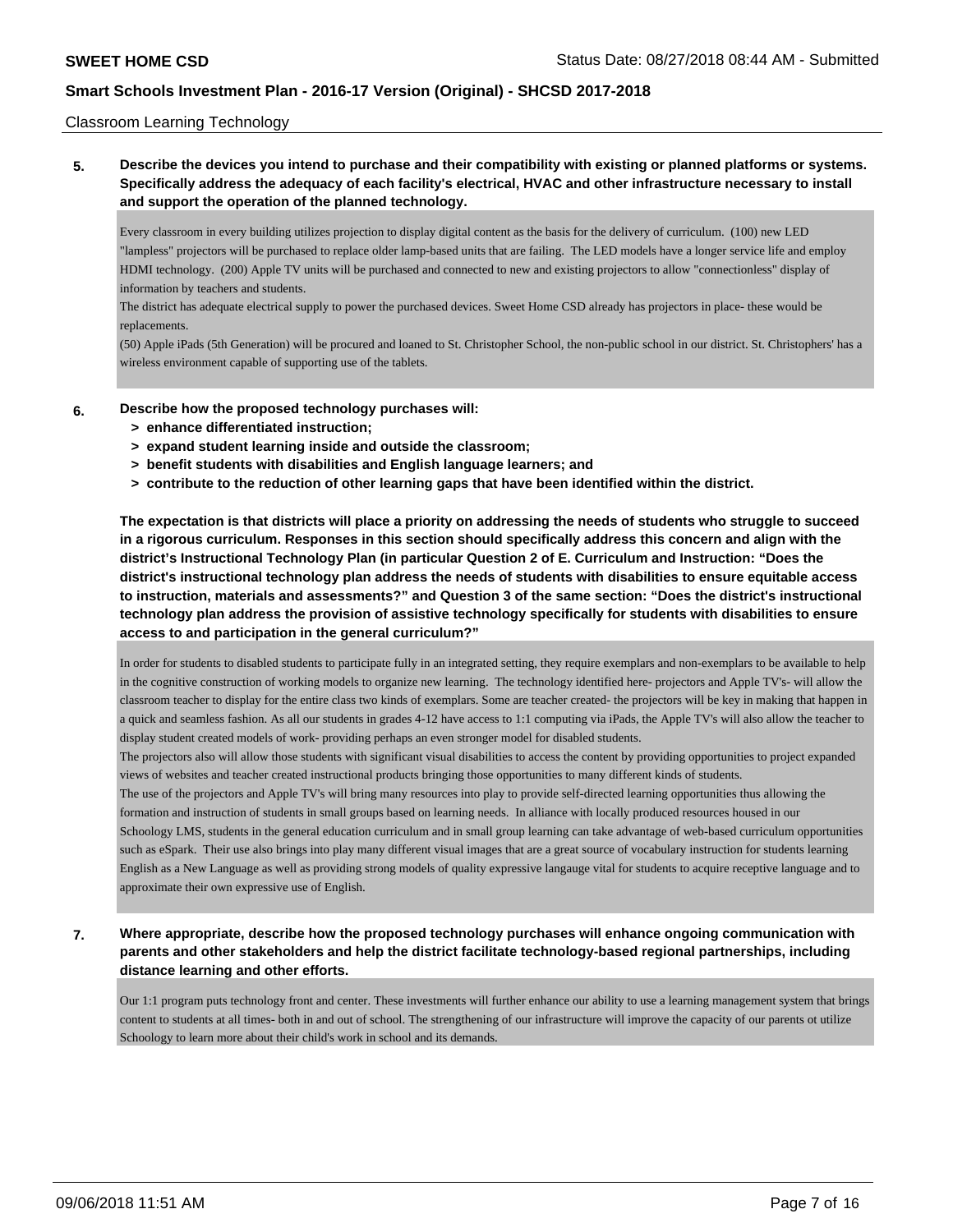### Classroom Learning Technology

**8. Describe the district's plan to provide professional development to ensure that administrators, teachers and staff can employ the technology purchased to enhance instruction successfully.**

**Note: This response should be aligned and expanded upon in accordance with your district's response to Question 1 of F. Professional Development of your Instructional Technology Plan: "Please provide a summary of professional development offered to teachers and staff, for the time period covered by this plan, to support technology to enhance teaching and learning. Please include topics, audience and method of delivery within your summary."**

We contract with EdTech teacher out of Boston, MA to provide training in technology integration specifically around the use of 1:1 devices/ iPads. We also provide training on our learning management system Schoology via agreement with our local BOCES. We have technology coaches at both our middle and high school to work alongside teachers in planning and delivering technology enhanced instruction.

**9. Districts must contact the SUNY/CUNY teacher preparation program that supplies the largest number of the district's new teachers to request advice on innovative uses and best practices at the intersection of pedagogy and educational technology.**

By checking this box, you certify that you have contacted the SUNY/CUNY teacher preparation program that supplies the largest number of your new teachers to request advice on these issues.

#### **9a. Please enter the name of the SUNY or CUNY Institution that you contacted.**

State University College At Buffalo

**9b. Enter the primary Institution phone number.**

716-878-4000

**9c. Enter the name of the contact person with whom you consulted and/or will be collaborating with on innovative uses of technology and best practices.**

Dr. Wendy Peterson

**10. A district whose Smart Schools Investment Plan proposes the purchase of technology devices and other hardware must account for nonpublic schools in the district.**

### **Are there nonpublic schools within your school district?**

Yes

 $\square$  No

**10a. Describe your plan to loan purchased hardware to nonpublic schools within your district. The plan should use your district's nonpublic per-student loan amount calculated below, within the framework of the guidance. Please enter the date by which nonpublic schools must request classroom technology items. Also, specify in your response the devices that the nonpublic schools have requested, as well as in the in the Budget and the Expenditure Table at the end of the page.**

In consultation with its principal, St. Christopher school, a K-8 school servicing 400 students, decided to seek its share of Smart Schools funds in the form of iPad tablets. St. Christopher's School will be asked to make a written request for use of the devices by June 1st for use the following school year. They will be delivered to the school for use in their program.

**10b. A final Smart Schools Investment Plan cannot be approved until school authorities have adopted regulations specifying the date by which requests from nonpublic schools for the purchase and loan of Smart Schools Bond Act classroom technology must be received by the district.**

 $\boxtimes$  By checking this box, you certify that you have such a plan and associated regulations in place that have been made public.

### **11. Nonpublic Classroom Technology Loan Calculator**

**The Smart Schools Bond Act provides that any Classroom Learning Technology purchases made using Smart Schools funds shall be lent, upon request, to nonpublic schools in the district. However, no school district shall be required to loan technology in amounts greater than the total obtained and spent on technology pursuant to the Smart Schools Bond Act and the value of such loan may not exceed the total of \$250 multiplied by the nonpublic**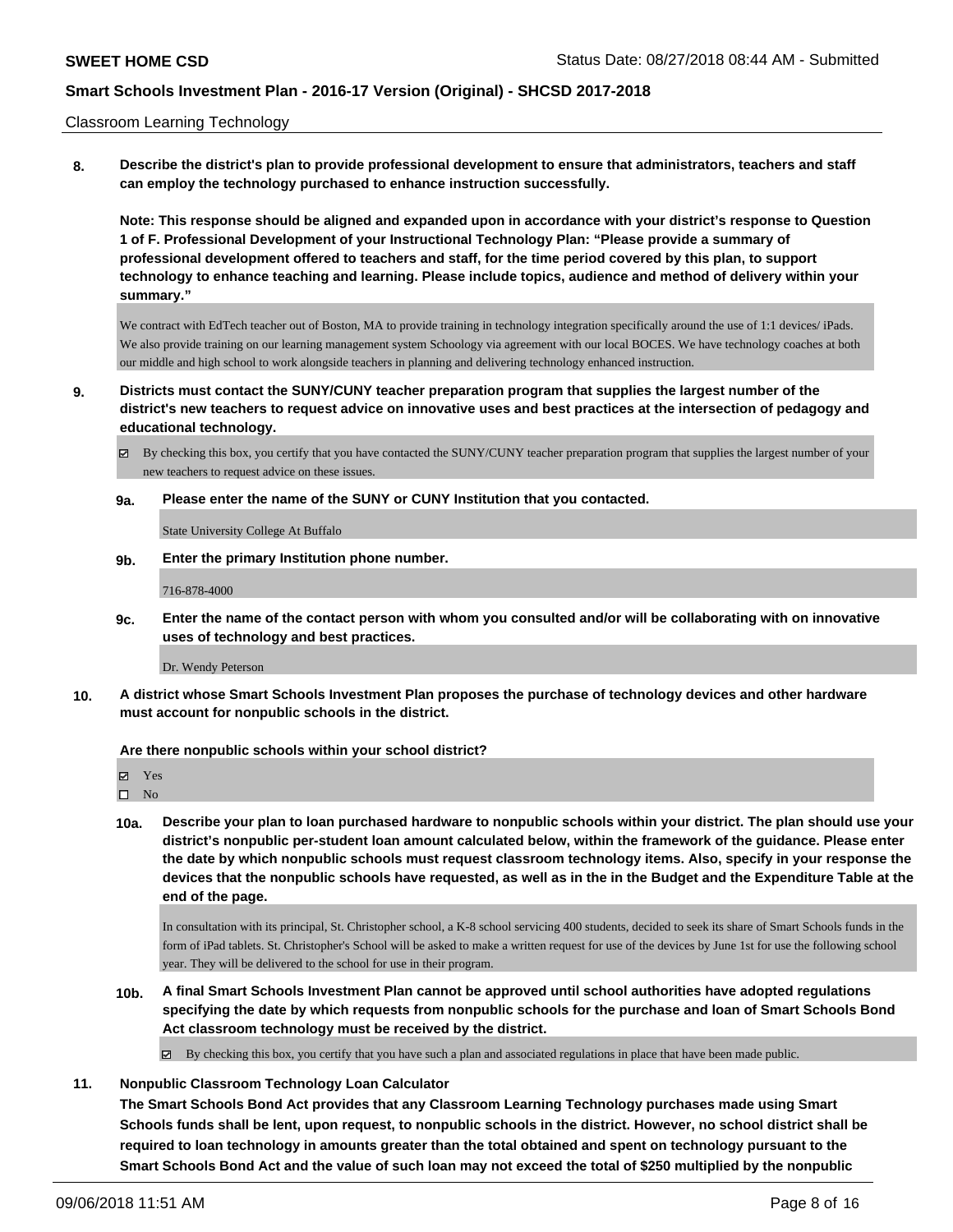Classroom Learning Technology

**school enrollment in the base year at the time of enactment.**

### **See:**

**http://www.p12.nysed.gov/mgtserv/smart\_schools/docs/Smart\_Schools\_Bond\_Act\_Guidance\_04.27.15\_Final.pdf.**

|                                       | 1. Classroom<br>Technology<br>Sub-allocation | 2. Public<br>Enrollment<br>$(2014-15)$ | l 3. Nonpublic<br>Enrollment<br>$(2014-15)$ | l 4. Sum of<br>Public and<br>l Nonpublic<br>l Enrollment | 15. Total Per<br>Pupil Sub-<br>lallocation | 6. Total<br>  Nonpublic Loan  <br>Amount |
|---------------------------------------|----------------------------------------------|----------------------------------------|---------------------------------------------|----------------------------------------------------------|--------------------------------------------|------------------------------------------|
| Calculated Nonpublic Loan<br>  Amount | 131.750                                      | 3.227                                  | 400                                         | 3,627                                                    | 37                                         | 14.800                                   |

**12. To ensure the sustainability of technology purchases made with Smart Schools funds, districts must demonstrate a long-term plan to maintain and replace technology purchases supported by Smart Schools Bond Act funds. This sustainability plan shall demonstrate a district's capacity to support recurring costs of use that are ineligible for Smart Schools Bond Act funding such as device maintenance, technical support, Internet and wireless fees, maintenance of hotspots, staff professional development, building maintenance and the replacement of incidental items. Further, such a sustainability plan shall include a long-term plan for the replacement of purchased devices and equipment at the end of their useful life with other funding sources.**

By checking this box, you certify that the district has a sustainability plan as described above.

**13. Districts must ensure that devices purchased with Smart Schools Bond funds will be distributed, prepared for use, maintained and supported appropriately. Districts must maintain detailed device inventories in accordance with generally accepted accounting principles.**

By checking this box, you certify that the district has a distribution and inventory management plan and system in place.

**14. If you are submitting an allocation for Classroom Learning Technology complete this table. Note that the calculated Total at the bottom of the table must equal the Total allocation for this category that you entered in the SSIP Overview overall budget.**

|                          | Sub-Allocation |
|--------------------------|----------------|
| Interactive Whiteboards  | (No Response)  |
| <b>Computer Servers</b>  | (No Response)  |
| <b>Desktop Computers</b> | (No Response)  |
| <b>Laptop Computers</b>  | (No Response)  |
| <b>Tablet Computers</b>  | 24,750         |
| <b>Other Costs</b>       | 107,000        |
| Totals:                  | 131,750        |

**15. Please detail the type, quantity, per unit cost and total cost of the eligible items under each sub-category. This is especially important for any expenditures listed under the "Other" category. All expenditures must be capital-bond eligible to be reimbursed through the SSBA. If you have any questions, please contact us directly through smartschools@nysed.gov.**

**Please specify in the "Item to be Purchased" field which specific expenditures and items are planned to meet the district's nonpublic loan requirement, if applicable.**

**NOTE: Wireless Access Points that will be loaned/purchased for nonpublic schools should ONLY be included in this category, not under School Connectivity, where public school districts would list them. Add rows under each sub-category for additional items, as needed.**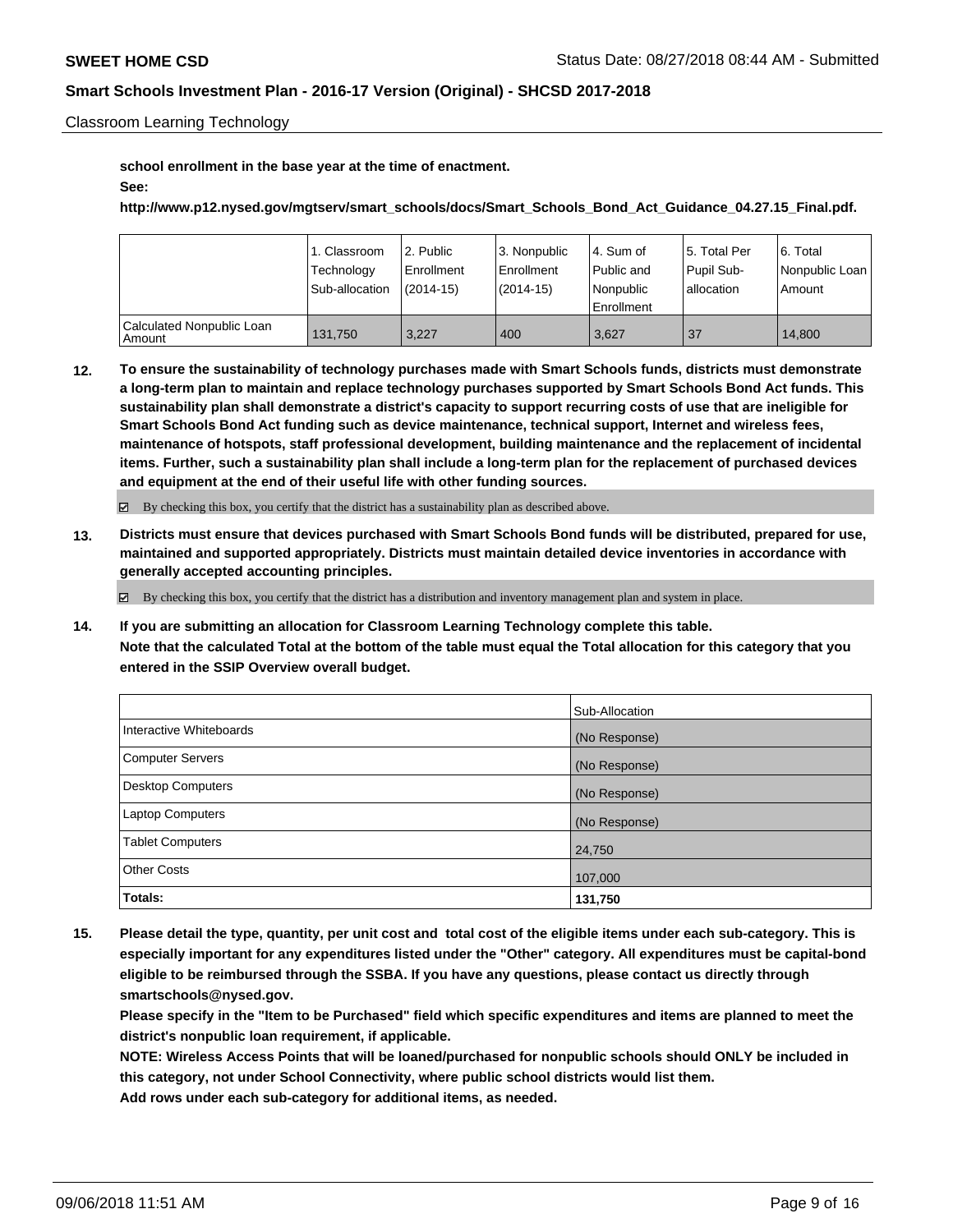Classroom Learning Technology

| Select the allowable expenditure<br>type.<br>Repeat to add another item under | Item to be Purchased    | Quantity       | Cost per Item | <b>Total Cost</b> |
|-------------------------------------------------------------------------------|-------------------------|----------------|---------------|-------------------|
| each type.                                                                    |                         |                |               |                   |
| <b>Tablet Computers</b>                                                       | iPad Charging Cart      | $\overline{4}$ | 2,500         | 10,000            |
| <b>Tablet Computers</b>                                                       | iPad (5th Gen) (nonpub) | 50             | 295           | 14,750            |
| <b>Other Costs</b>                                                            | <b>LED Projectors</b>   | 100            | 770           | 77,000            |
| <b>Other Costs</b>                                                            | Apple TV (Gen 4)        | 200            | 150           | 30,000            |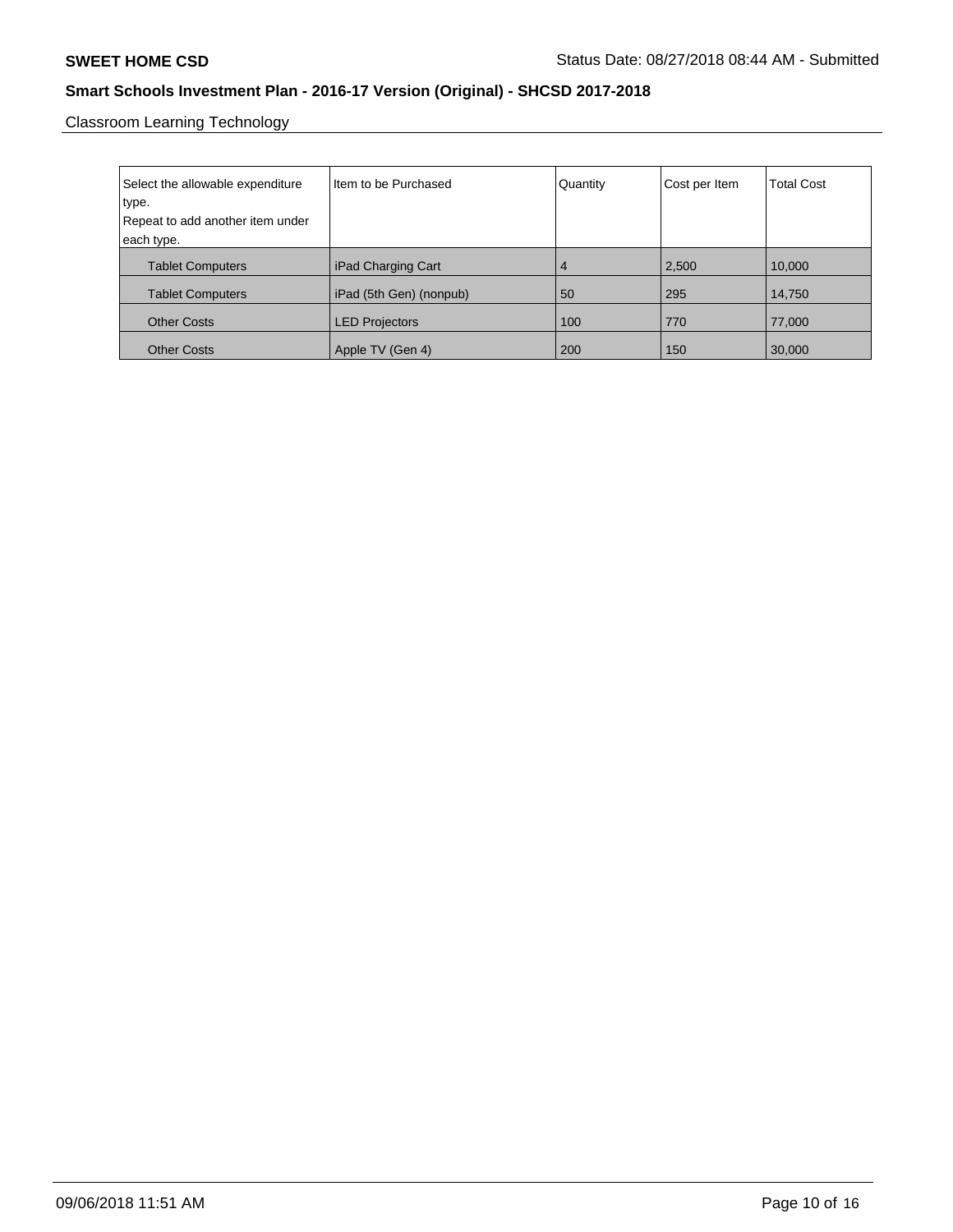### Pre-Kindergarten Classrooms

**1. Provide information regarding how and where the district is currently serving pre-kindergarten students and justify the need for additional space with enrollment projections over 3 years.**

(No Response)

- **2. Describe the district's plan to construct, enhance or modernize education facilities to accommodate prekindergarten programs. Such plans must include:**
	- **Specific descriptions of what the district intends to do to each space;**
	- **An affirmation that pre-kindergarten classrooms will contain a minimum of 900 square feet per classroom;**
	- **The number of classrooms involved;**
	- **The approximate construction costs per classroom; and**
	- **Confirmation that the space is district-owned or has a long-term lease that exceeds the probable useful life of the improvements.**

(No Response)

**3. Smart Schools Bond Act funds may only be used for capital construction costs. Describe the type and amount of additional funds that will be required to support ineligible ongoing costs (e.g. instruction, supplies) associated with any additional pre-kindergarten classrooms that the district plans to add.**

(No Response)

**4. All plans and specifications for the erection, repair, enlargement or remodeling of school buildings in any public school district in the State must be reviewed and approved by the Commissioner. Districts that plan capital projects using their Smart Schools Bond Act funds will undergo a Preliminary Review Process by the Office of Facilities Planning.**

**Please indicate on a separate row each project number given to you by the Office of Facilities Planning.**

| Project Number |  |
|----------------|--|
| (No Response)  |  |
|                |  |

**5. If you have made an allocation for Pre-Kindergarten Classrooms, complete this table.**

**Note that the calculated Total at the bottom of the table must equal the Total allocation for this category that you entered in the SSIP Overview overall budget.**

|                                          | Sub-Allocation |
|------------------------------------------|----------------|
| Construct Pre-K Classrooms               | (No Response)  |
| Enhance/Modernize Educational Facilities | (No Response)  |
| <b>Other Costs</b>                       | (No Response)  |
| Totals:                                  | 0              |

**6. Please detail the type, quantity, per unit cost and total cost of the eligible items under each sub-category. This is especially important for any expenditures listed under the "Other" category. All expenditures must be capital-bond eligible to be reimbursed through the SSBA. If you have any questions, please contact us directly through smartschools@nysed.gov.**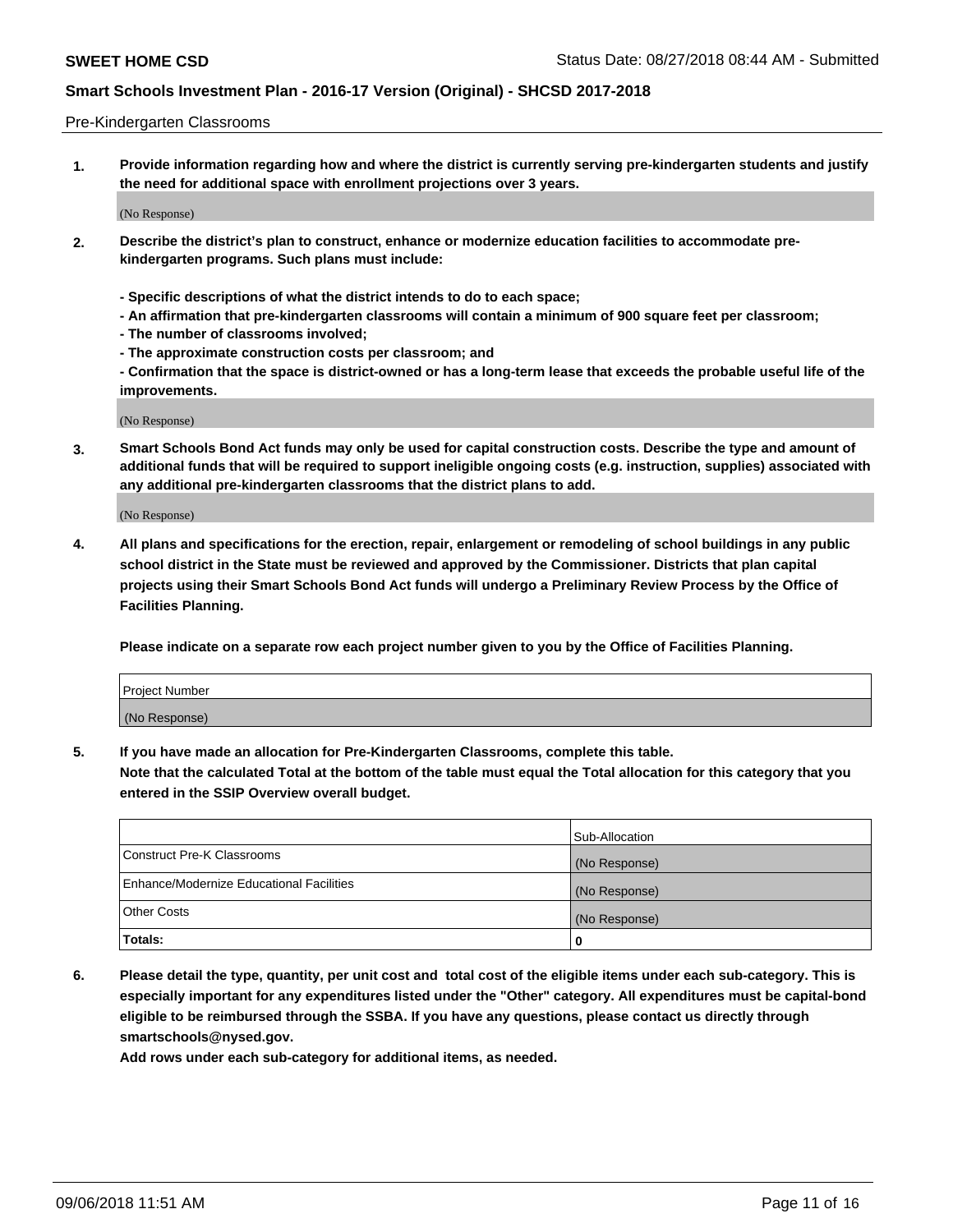Pre-Kindergarten Classrooms

| Select the allowable expenditure | Item to be purchased | Quantity      | Cost per Item | <b>Total Cost</b> |
|----------------------------------|----------------------|---------------|---------------|-------------------|
| type.                            |                      |               |               |                   |
| Repeat to add another item under |                      |               |               |                   |
| each type.                       |                      |               |               |                   |
| (No Response)                    | (No Response)        | (No Response) | (No Response) | (No Response)     |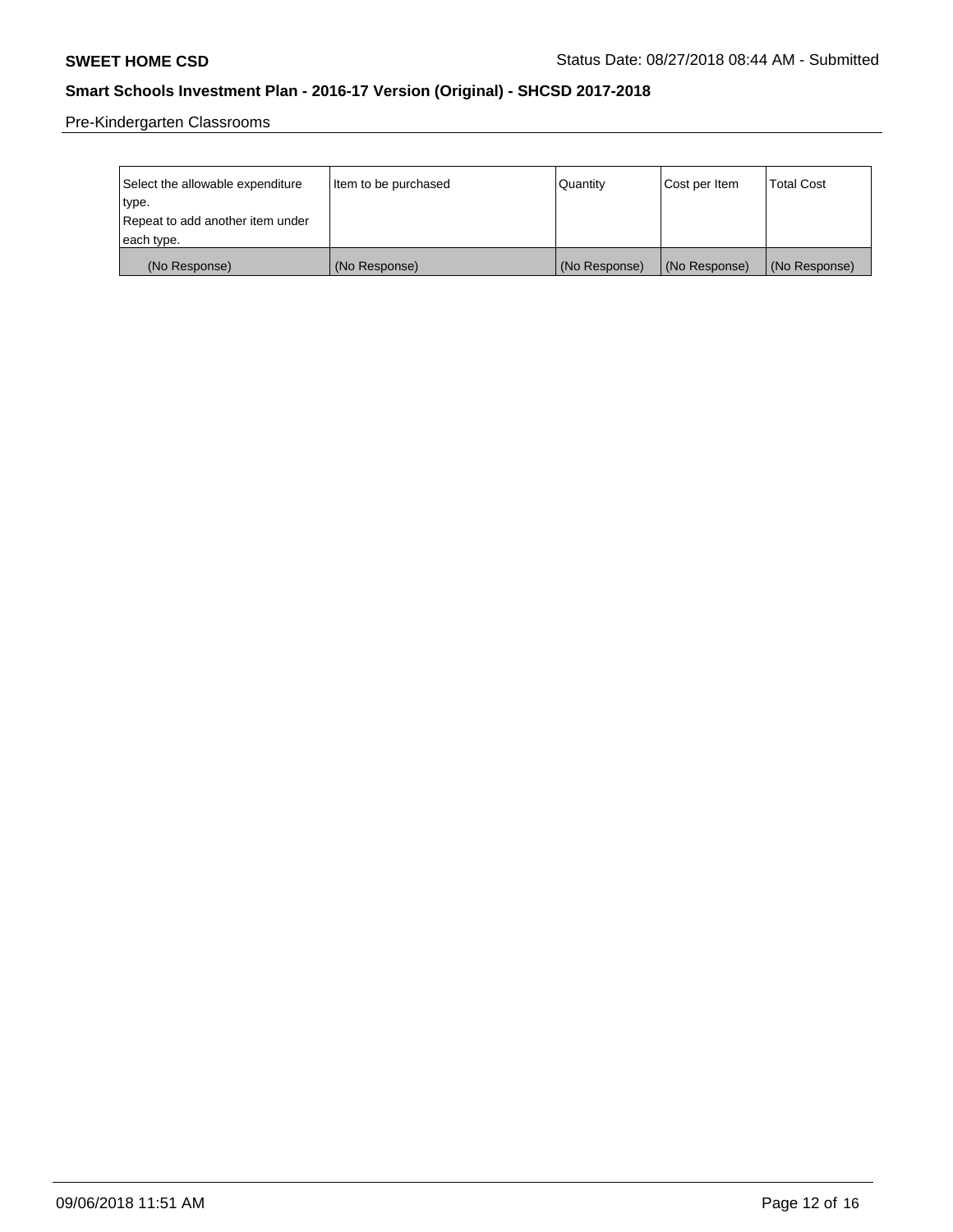Replace Transportable Classrooms

**1. Describe the district's plan to construct, enhance or modernize education facilities to provide high-quality instructional space by replacing transportable classrooms.**

(No Response)

**2. All plans and specifications for the erection, repair, enlargement or remodeling of school buildings in any public school district in the State must be reviewed and approved by the Commissioner. Districts that plan capital projects using their Smart Schools Bond Act funds will undergo a Preliminary Review Process by the Office of Facilities Planning.**

**Please indicate on a separate row each project number given to you by the Office of Facilities Planning.**

| Project Number |  |
|----------------|--|
|                |  |
|                |  |
|                |  |
|                |  |
| (No Response)  |  |
|                |  |
|                |  |
|                |  |

**3. For large projects that seek to blend Smart Schools Bond Act dollars with other funds, please note that Smart Schools Bond Act funds can be allocated on a pro rata basis depending on the number of new classrooms built that directly replace transportable classroom units.**

**If a district seeks to blend Smart Schools Bond Act dollars with other funds describe below what other funds are being used and what portion of the money will be Smart Schools Bond Act funds.**

(No Response)

**4. If you have made an allocation for Replace Transportable Classrooms, complete this table. Note that the calculated Total at the bottom of the table must equal the Total allocation for this category that you entered in the SSIP Overview overall budget.**

|                                                | Sub-Allocation |
|------------------------------------------------|----------------|
| Construct New Instructional Space              | (No Response)  |
| Enhance/Modernize Existing Instructional Space | (No Response)  |
| <b>Other Costs</b>                             | (No Response)  |
| Totals:                                        | 0              |

**5. Please detail the type, quantity, per unit cost and total cost of the eligible items under each sub-category. This is especially important for any expenditures listed under the "Other" category. All expenditures must be capital-bond eligible to be reimbursed through the SSBA. If you have any questions, please contact us directly through smartschools@nysed.gov.**

| Select the allowable expenditure | Item to be purchased | l Quantitv    | Cost per Item | <b>Total Cost</b> |
|----------------------------------|----------------------|---------------|---------------|-------------------|
| type.                            |                      |               |               |                   |
| Repeat to add another item under |                      |               |               |                   |
| each type.                       |                      |               |               |                   |
| (No Response)                    | (No Response)        | (No Response) | (No Response) | (No Response)     |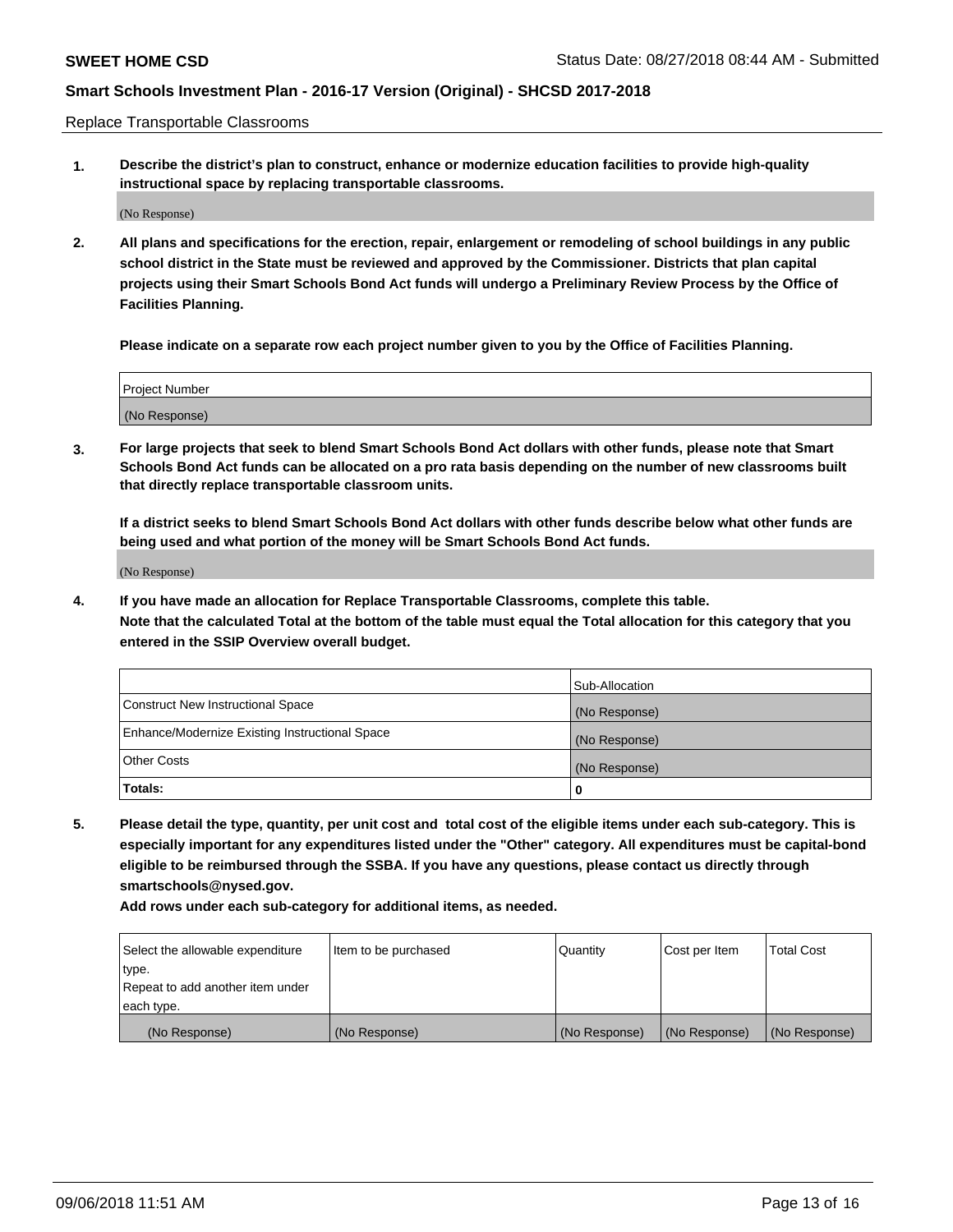### High-Tech Security Features

**1. Describe how you intend to use Smart Schools Bond Act funds to install high-tech security features in school buildings and on school campuses.**

SHCSD will purchase 200 fixed-position security cameras to replace aging units in place at the Middle, High and Elementary Schools. 12 multisensor 360-degree cameras will be purchased to improve visibility for grounds and lots around the buildings. 6 New digital recording servers will improve capacity to reliably capture video from cameras for use later in review.

**2. All plans and specifications for the erection, repair, enlargement or remodeling of school buildings in any public school district in the State must be reviewed and approved by the Commissioner. Districts that plan capital projects using their Smart Schools Bond Act funds will undergo a Preliminary Review Process by the Office of Facilities Planning.** 

**Please indicate on a separate row each project number given to you by the Office of Facilities Planning.**

Project Number 14-02-07-067999BA1

- **3. Was your project deemed eligible for streamlined Review?**
	- Yes
	- $\square$  No
	- **3a. Districts with streamlined projects must certify that they have reviewed all installations with their licensed architect or engineer of record, and provide that person's name and license number. The licensed professional must review the products and proposed method of installation prior to implementation and review the work during and after completion in order to affirm that the work was code-compliant, if requested.**

By checking this box, you certify that the district has reviewed all installations with a licensed architect or engineer of record.

**4. Include the name and license number of the architect or engineer of record.**

| Name         | l License Number |
|--------------|------------------|
| Shawn Wright | 29492            |

**5. If you have made an allocation for High-Tech Security Features, complete this table.**

**Note that the calculated Total at the bottom of the table must equal the Total allocation for this category that you entered in the SSIP Overview overall budget.**

|                                                      | Sub-Allocation |
|------------------------------------------------------|----------------|
| Capital-Intensive Security Project (Standard Review) | (No Response)  |
| <b>Electronic Security System</b>                    | 167,992        |
| <b>Entry Control System</b>                          | (No Response)  |
| Approved Door Hardening Project                      | (No Response)  |
| <b>Other Costs</b>                                   | (No Response)  |
| Totals:                                              | 167,992        |

**6. Please detail the type, quantity, per unit cost and total cost of the eligible items under each sub-category. This is especially important for any expenditures listed under the "Other" category. All expenditures must be capital-bond eligible to be reimbursed through the SSBA. If you have any questions, please contact us directly through smartschools@nysed.gov.**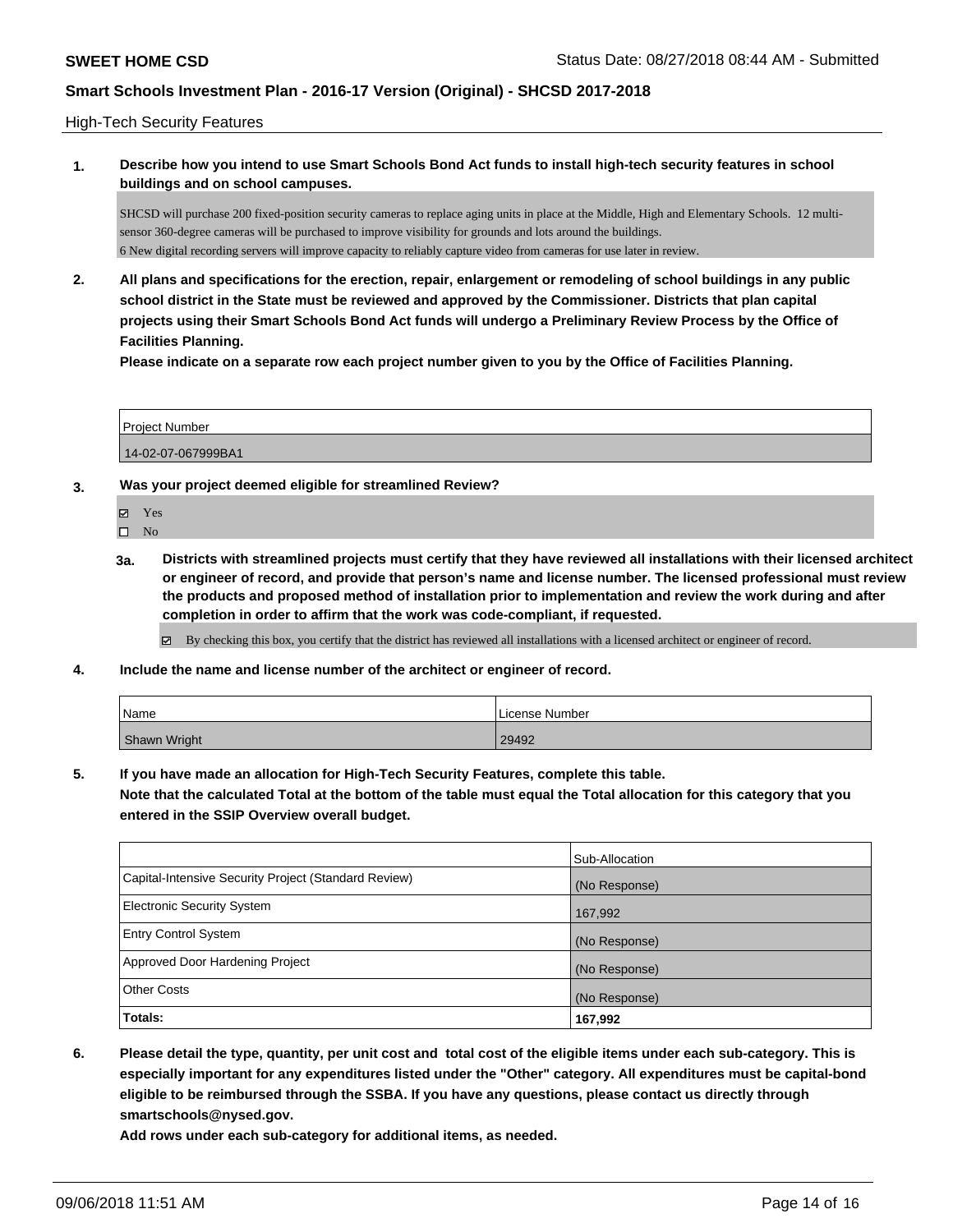High-Tech Security Features

| Select the allowable expenditure<br>type.<br>Repeat to add another item under<br>each type. | Item to be purchased                                       | Quantity | Cost per Item | <b>Total Cost</b> |
|---------------------------------------------------------------------------------------------|------------------------------------------------------------|----------|---------------|-------------------|
| <b>Electronic Security System</b>                                                           | <b>Digital Video Recorders</b>                             | 6.00     | 7,834         | 47.004            |
| <b>Electronic Security System</b>                                                           | Digital Surveillance Cameras - Fixed<br>position           | 200.00   | 515           | 103.000           |
| <b>Electronic Security System</b>                                                           | Digital Surveillance Cameras - Multi-<br>sensor 360-degree | 12.00    | 1,499         | 17,988            |